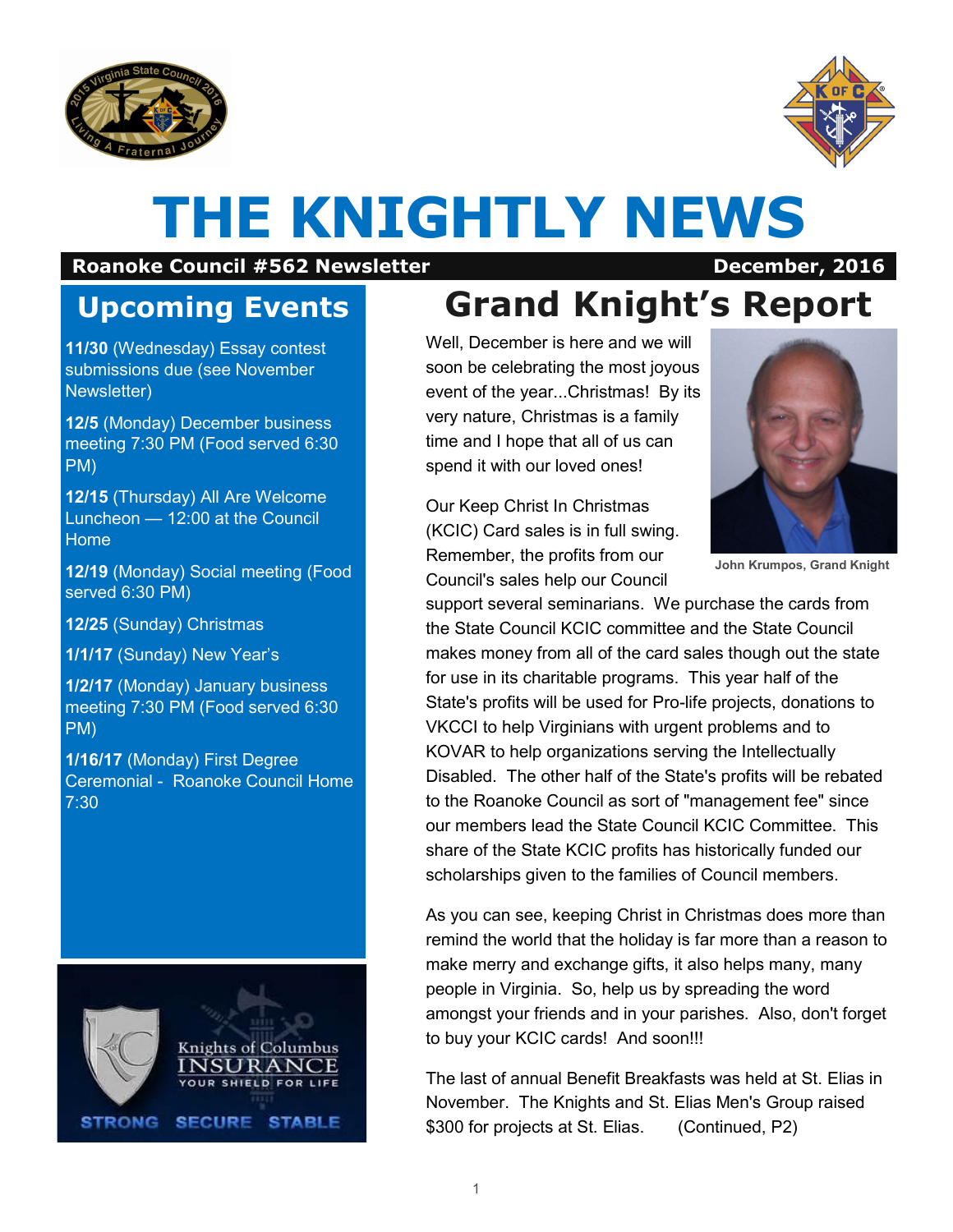## **November Business Meeting Highlights**

- Grand Knight John Krumpos reminded the council of several important upcoming events (in chronological order):
	- Veterans' Day Parade Saturday, 11/5
	- Election Day Tuesday, 11/8
	- Memorial Mass Monday, 11/21
	- Essay Contest Submissions due Wednesday, 11/30. The Council approved \$250 for awards to the contest winners.
- Applications for 3 transfer members were approved.
- A donation of \$500 was presented to seminarian David Arellano
- Nominations are solicited for Young Man / Young Woman of the Year. The Council approved \$100 as awards to the recipients
- The 2017 Free Throw Contest has been scheduled for January 30.
- The next All Are Welcome Luncheon is scheduled for Thursday, 12/16 (see separate article)
- A motion was approved to send all three parishes \$100 (each) for food baskets for the poor.
- A resolution was approved to Support Brother Knight Brian Ripple for election to office in the Virginia State Council.
- Field Agent Clyde Moak will be opening an office in Downtown Roanoke by the end of the year.
- Recruiting of new members was stressed. Our next Initiation  $(1<sup>st</sup>)$  Degree is scheduled for Monday 1/16/17.
- Sales of Christmas Cards as part of the KCIC program is continuing at all the parishes.
- Prayers were offered for Brother Knights sick or in distress:
	- Alex Nelson continuing to recover from a stroke
	- Paul Miller recent injury
	- Mike Whelan continuing to recover from a stroke



### **Grand Knight's Report**

(Continued from P1)

Earlier, Knights raised almost \$975 at OLN to aid the Parish in its support of a school in Haiti. Knights and Columbian Squires served breakfast at St. Andrew to raised \$815 for the Roanoke Catholic School scholarship fund.

HEADS UP! Bingo may be coming back. The Fincastle Council has been working to get back into Bingo. If successful, the bingo would be on Saturdays in Vinton. A lot of details to be worked out, but they are moving fast and may have a commitment by month's end. Those who worked in the past please take note and be ready to help out again! Income potentially could be \$1,000 per week distributed to those council's participating.

It is with great joy that I report that Brother Alex Nelson attended the November meeting! It has been several months since Alex suffered his medical problem and it is very good to see him recovered enough to attend meetings! Welcome back Alex!!!

I am also pleased to announce that Brian and Stacey Ripple and their children, Allison and Benjamin, are our Family of the Month for December! Brian and Stacy have been deeply involved within the Order for many years and are currently active at the State level. In addition, Brian continues to be a blessing to our Council. While many who have served seem to "retire" after they complete their term, Brian continues on! This year, he stepped forward and volunteered to shoulder our Youth Activities. Already, he, daughter Allison and her friend staffed the Council, District and Regional Soccer Challenge. He has also scheduled the Free Throw Competition for January 21st and is in the midst of a youth essay contest and seeking nominations for Outstanding Boy and Girl Award. Well done Brian and Stacy! Congratulations!!!

#### **John Krumpos, Grand Knight Roanoke Council 562**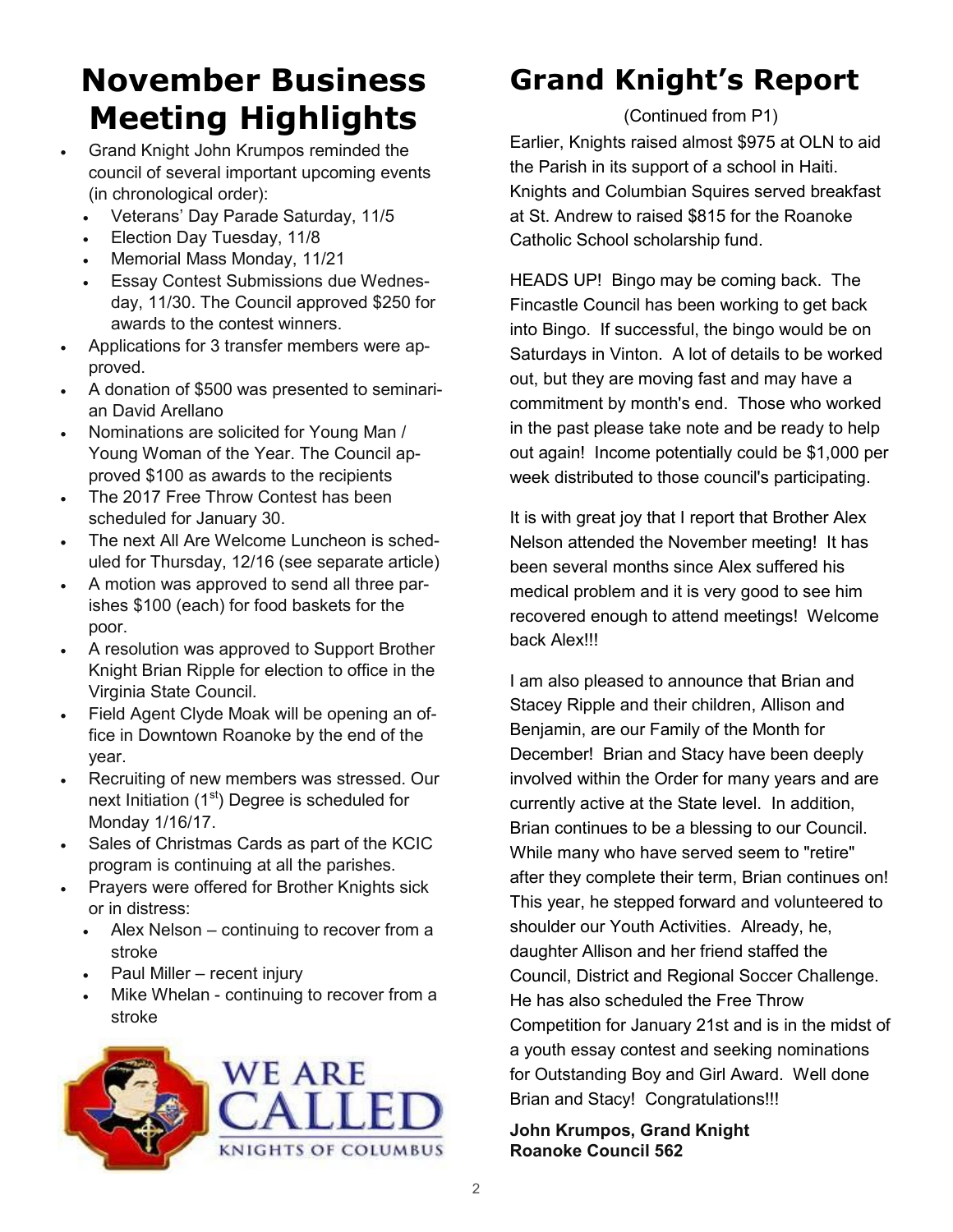#### **Roanoke Council 562 Officers 2016-'17**

| <b>Grand Knight</b>                 | John Krumpos       | 540-960-1825 |
|-------------------------------------|--------------------|--------------|
| Dep. Grand Knight Glen Hall         |                    | 540-315-5616 |
| Chancellor                          | Roger Vest         | 540-774-8672 |
| Warden                              | Mark Johnson       | 540-467-2495 |
| Chaplain                            | (Vacant)           |              |
| Financial Secretary Michael Lazzuri |                    | 540-774-8482 |
| Treasurer                           | Joe Abbatello, Jr. | 540-989-6246 |
| Recorder                            | Rob Way            | 540-206-6898 |
| Advocate                            | Dale Hall          | 404-626-2972 |
| Inside Guard                        | Tom Huck           | 740-749-3018 |
| Outside Guard                       | (Vacant)           |              |
| Trustee, 3 Year                     | P.J. Lyons         | 540-562-8332 |
| Trustee, 2 Year                     | <b>Bobby Ellis</b> | 540-366-5102 |
| Trustee, 1 Year                     | Jim Sullivan       | 540-74-7034  |
| Lecturer                            | Alex Nelson        | 540-774-5079 |

#### **In case of illness, need, or death, please notify one of the following:**

**Grand Knight John Krumpos 960-1825 Financial Secretary Mike Lazzuri 774-8482**

> **562 Council Home**  3136 Harris Street Roanoke, VA 24015 **Mail:** PO Box 20974 Roanoke, VA 24018

### **Disclaimer**

Opinions expressed in this publication are those of the authors and do not necessarily reflect those of Roanoke Council 562 or the Knights of Columbus.

#### **Programs and Committees**

| Program Director          | (vacant)             |              |
|---------------------------|----------------------|--------------|
| Church Chairman           | Pat Reidy            | 540-725-8206 |
| <b>Community Chairman</b> | (vacant)             |              |
| Council Chairman          | <b>Glenn Hall</b>    | 540-315-5616 |
| <b>Family Chairman</b>    | Dale Hall            | 404-626-2972 |
| Pro-life                  | (vacant)             |              |
| Youth                     | <b>Brian Ripple</b>  | 540-776-8285 |
| <b>KOVAR</b>              | Don Feick            | 540-774-0187 |
| Membership                | Clyde Moak           | 540-797-7594 |
| Ceremonials               | <b>Rich Whitney</b>  | 443-465-7742 |
| Charity                   | <b>Bobby Ellis</b>   | 540-366-5102 |
|                           | Jim Sullivan         | 540-774-7034 |
|                           | Mike Lazzuri         | 540-774-8482 |
| Retention                 | <b>Bob Canfield</b>  | 540-774-7554 |
|                           | <b>Bobby Ellis</b>   | 540-366-5102 |
|                           | Jim Sullivan         | 540-774-7034 |
| Newsletter                | <b>Rich Whitney</b>  | 443-465-7742 |
| Publicist                 | <b>Bill Howard</b>   | 540-989-9399 |
| Scholarship               | <b>Bob Canfield</b>  | 540-774-7554 |
|                           | Karl Kleinhenz       | 540-397-4028 |
|                           | Joe Moses            | 540-389-0309 |
|                           | <b>Pat Patterson</b> | 540-890-7511 |
| KCIC, State               |                      |              |
| Co-chairman               | <b>Bob Canfield</b>  | 540-774-7554 |
| Co-chairman               | Karl Kleinhenz       | 540-397-4028 |
| Treasurer                 | <b>Randy Gatzke</b>  | 540-774-2946 |
| <b>KCIC, Council</b>      |                      |              |
| <b>St Andrew</b>          | <b>Chuck Hatcher</b> | 540-314-3360 |
| St Elias                  | Jim Donckers         | 540-345-3902 |
| <b>OLN</b>                | Rich Whitney         | 443-465-7742 |
| Kitchen                   | (vacant)             |              |
| Parish Reps               |                      |              |
| OLN                       | Don Feick            | 540-774-0187 |
| <b>St Andrew</b>          | PJ Lyons             | 540-562-8332 |
| <b>St Elias</b>           | Jim Donkers          | 540-345-3902 |

#### **Roanoke Knights of Columbus, Inc.**

| President    | Alex Nelson        | 540-774-5079 |
|--------------|--------------------|--------------|
| Chairman     | <b>Bobby Ellis</b> | 540-366-5102 |
| Treasure     | Joe Davis          | 540-524-0325 |
| Recorder     | Tom Brennan        | 540-772-2991 |
| House/rental | Glenn Hall         | 540-315-5616 |
| Clubroom     | PJ Lyons           | 540-562-8332 |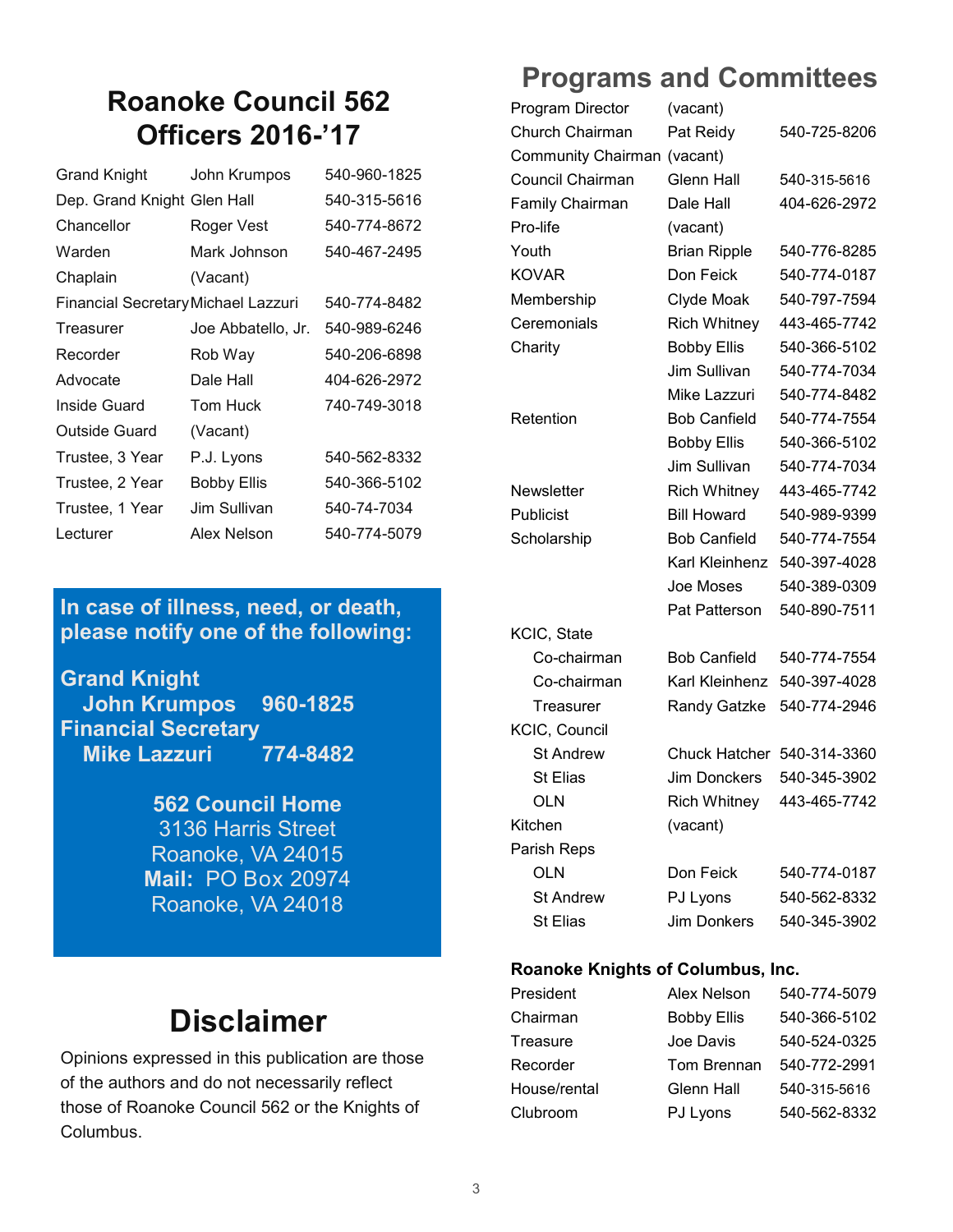# **In This Issue**

| Grand Knight's Report                     | Ρ1             |
|-------------------------------------------|----------------|
| <b>Upcoming Events</b>                    | P 1            |
| <b>November Meeting Highlights</b>        | P 2            |
| Vote November 8                           | P 2            |
| <b>Officers and Committees</b>            | P <sub>3</sub> |
| In Case of Emergency                      | P <sub>3</sub> |
| In This Issue                             | P 4            |
| Keep Christ in Christmas                  | P 4            |
| <b>Upcoming Degree Exemplifications</b>   | P <sub>2</sub> |
| <b>Memorial Mass</b>                      | P 4            |
| <b>Attend Meetings and Help Pay Bills</b> | Ρ4             |
| Donate to VKCCI                           | P 5            |
| December All Are Welcome Luncheon         | P 5            |
| <b>Catholic Historical Society News</b>   | P 5-6          |
| Daddy Daughter Dance                      | P 6            |
| Donation to Roanoke Catholic              | P 6            |
| Soccer Challenge Winners                  | P 6            |
| <b>Cemetery Manager Needed</b>            | Р6             |

# **Keep Christ in Christmas**

Our annual "Keep Christ in Christmas – Send Religious Christmas Cards" campaign is underway and will be operating for a couple more weeks. Since 1989, Catholics in Virginia have sent over 4.4 million spiritual messages. Profits are used to fund college scholarships, support seminarians, and contribute to critical right-to-life endeavors.

Please support this program by spending a few minutes after the mass you normally attend to promote this great program in your parish. See your local parish coordinator for more details:

St. Elias- Jim Donckers 540-345-3902 OLN - Rich Whitney 443-4657742 St. Andrews- Chuck Hatcher 540-314-3360



# **Memorial Mass**

The annual Memorial Mass was celebrated on Monday, November 21 by Fr. Jose Arce. A reception with hors d'oeuvres followed. This year we will memorialized Brothers Charles Baughman, Joseph Blasiole, Matt Duffy and Robert Reiner, and Ladies Sonya Duffy, Sonya Whitney, and Mary Olander.



# **Upcoming Degree Exemplifications**

- January, 16, 2017 (Monday) 1st Degree Roanoke (Tentative)
- March 18, 2017 (Saturday) 1st/2nd Degrees Roanoke (Tentative)
- 4th Degree Exemplification TBA. Contact any 4th Degree member for application.



# **Attend our Meetings and Help Pay the Bills!**

Early this year, Brothers Val Bernys and Jim Sullivan began preparing simple meals to serve before our business and social meetings...the first and third Mondays of the month starting at 6:30 PM.

We can report that the Corporation is on a sound footing this year, but that doesn't mean we can relax. Consequently, the Grand Knight has designated that both meals are Corporate events and that the profits from them will go to help pay the monthly utility bills of the Corporation.

**Show your support of the Council Home by coming to at least one of our monthly meetings and eating with us!**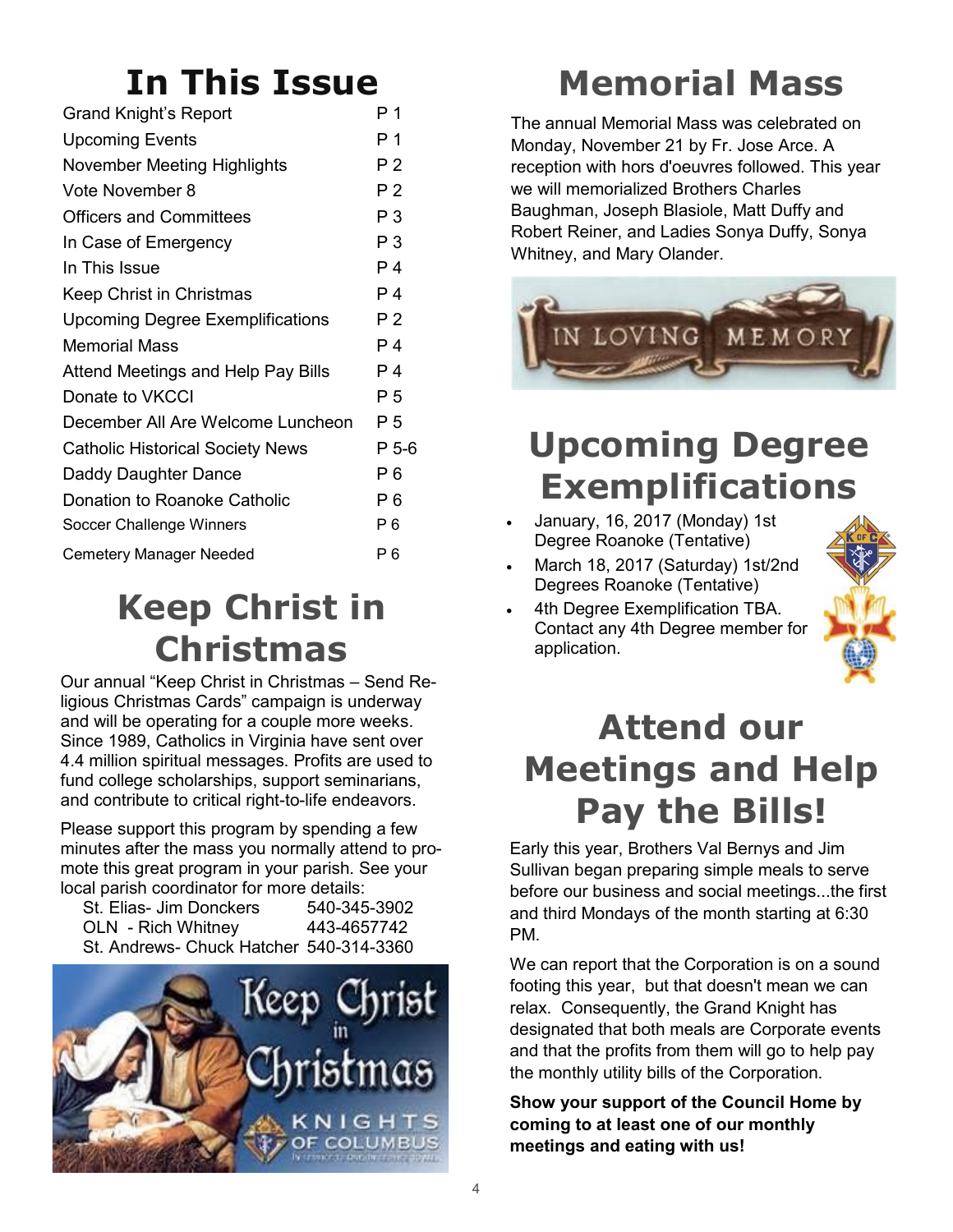#### **Donate to VKCCI It's Easy and Fully Tax Deductible!**

As you prepare to make your end of tax year donations, please consider VKCCI. VKCCI is a tax exempt charity corporation under 501(c) (3) of the U.S. Tax Code. Contributions by check, made payable to **VKCCI,** should be mailed to:

Ronald P. Gorman, PSD, Treasurer Virginia Knights of Columbus Charities, Inc. 116 Meredith Way,

Newport News, VA 23606-1160.

Contributions can also be made by credit card by visiting the Virginia State Council website at www.vakofc.org, clicking on the blue **VKCCI Donations** button on the right side of the home page, and completing your transaction. All major credit cards are accepted.



# **December All Are Welcome Luncheon**

The All Are Welcome Luncheon will be held on Thursday December 15 at the Roanoke Council Home with doors opening at 11:30 and lunch being served at noon. You are reminded that you do not need to be a Knight or the member of a Knight's family as lunch is available for all. Take a break from Christmas shopping and come have lunch,

socialize with others, and maybe meet new friends. This month's menu will include Italian Wedding Soup, Salad, and Ravioli with homemade sauce, rounded off with a selection of pies. As usual there is no charge but donations will be accepted.



### **Catholic Historical Society Museum News**

Things have been progressing quite nicely at the Museum. New lights have been installed in the back area thanks to Joe Givens

The spaghetti dinner and showing of the movie *The Letters: The Untold Story of Mother Teresa* at Roanoke Catholic School on September 15<sup>th</sup> was a huge success. More than 200 meals were served and the movie was very enjoyable.

We have continued to reach out to parishes, businesses and other organizations, and the response has been excitingly positive. We are looking at partnering with other organizations for future fund raising projects.

We have begun a scholarship program with Roanoke Catholic School whereby we will donate a portion of the proceeds from any fund raising activity we undertake in conjunction with RCS to their scholarship fund.

Annual memberships continue to grow. We thank all of the members from 2016. We will again be holding a membership raffle for all those who send their  $2017$  dues by February 17<sup>th</sup>. The 2017 membership form is on Page 6.

Please visit the Religious Goods Store for Bibles, missals, Baptism, First Communion and Confirmation gifts, medals, prayer cards, rosaries, and more. The store is open during normal business hours. Proceeds support the operation of the Museum

The museum has space for classes, lectures, meetings and prayer groups. We would love to host your function. If you have items that were previously loaned from the Museum, or that you wish to donate and have particular significance to the Catholic heritage in Roanoke, please contact us at 540 556 7240.

The Museum will host a **Low Country Boil** fund raiser. This will be a fun filled evening complete with Cajun style sea food, Zydeco music, prizes, and of course, King cake. Tickets will be available at the museum or from a board member. No tickets will be sold at the door, so get yours early.

**When** Friday, February 17<sup>th</sup> 5-8 pm **Where** Our Lady of Nazareth **Church** 

**Cost** Tickets will be pre-sold for \$25, \$10 for children 15 and under, with no charge for children under 6.